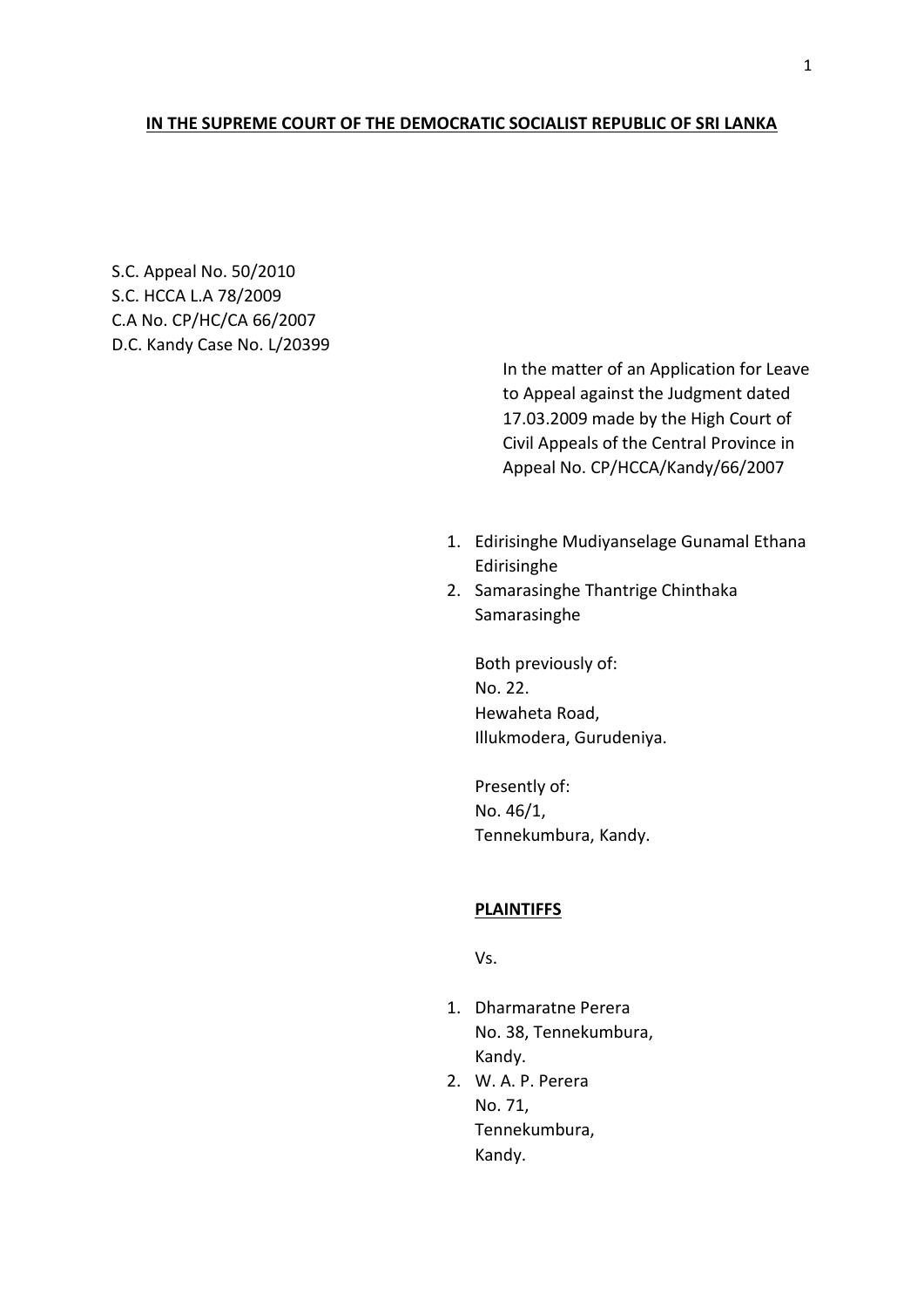- 3. Nissanka Bandara Sirimalwatte No. 71, Tennekumbura, Kandy.
- 4. Kurundeniya Seneviratnage Nissanka Seneviratne No. 43/40, Talwatte, Kandy.
- 5. Nihal Perera No. 48/2, Hewaheta Road, Talwatte, Kandy.
- 6. Ajith Nanayakkara "Olga Beer Point" No. 229, Srimath Bennet Soysa Street, Kandy.

# **DEFENDANTS**

## **AND**

- 2. A. P. Perera No. 71, Tennekumbura, Kandy.
- 3. Nissanka Bandara Sirimalwatte No. 71, Tennekumbura, Kandy.
- 4. Kurundeniya Seneviratnage Nissanka Seneviratne No. 43/40, Talwatte, Kandy.
- 5. Nihal Perera No. 48/2, Hewaheta Road, Talwatte, Kandy.

### **DEFENDENT-PETITIONERS**

Vs.

- 1. Edirisinghe Mudiyanselage Gunamal Ethana Edirisinghe
- 2. Samarasinghe Thantrige Chinthaka Samarasinghe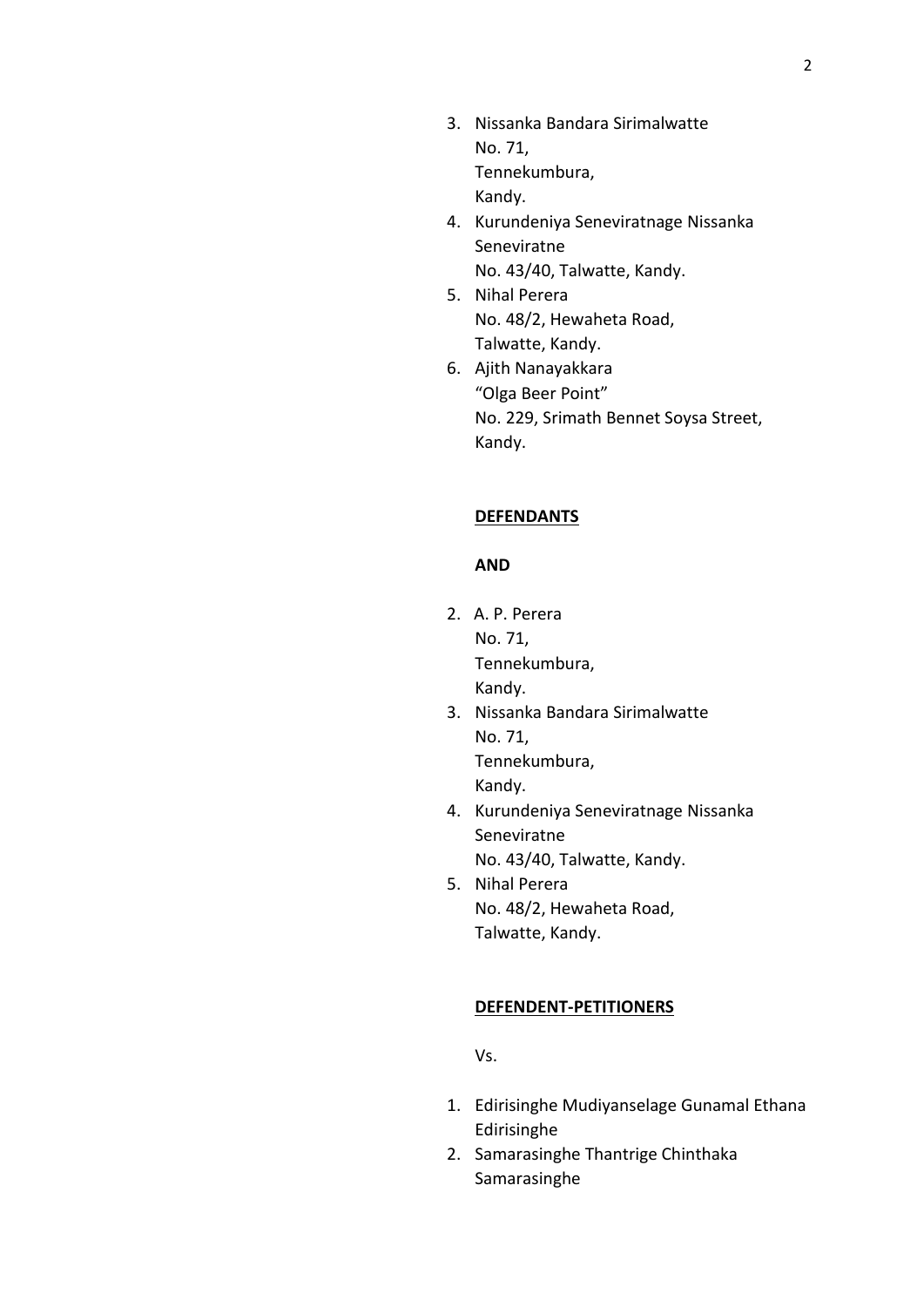Both previously of: No. 22. Hewaheta Road, Illukmodera, Gurudeniya.

#### **PLAINTIFFS-RESPONDENTS**

### **AND**

Presently of: No. 46/1, Tennekumbura, Kandy.

# **PLAINTIFFS**

- 3. Nissanka Bandara Sirimalwatte No. 71, Tennekumbura, Kandy.
- 4. Kurundeniya Seneviratnage Nissanka Seneviratne No. 43/40, Talwatte, Kandy.
- 5. Nihal Perera No. 48/2, Hewaheta Road, Talwatte, Kandy.

#### **DEFENDENTS-PETITIONERS-APPELLANTS**

Vs.

- 1. Edirisinghe Mudiyanselage Gunamal Ethana Edirisinghe
- 2. Samarasinghe Thantrige Chinthaka Samarasinghe

Both previously of: No. 22. Hewaheta Road, Illukmodera, Gurudeniya.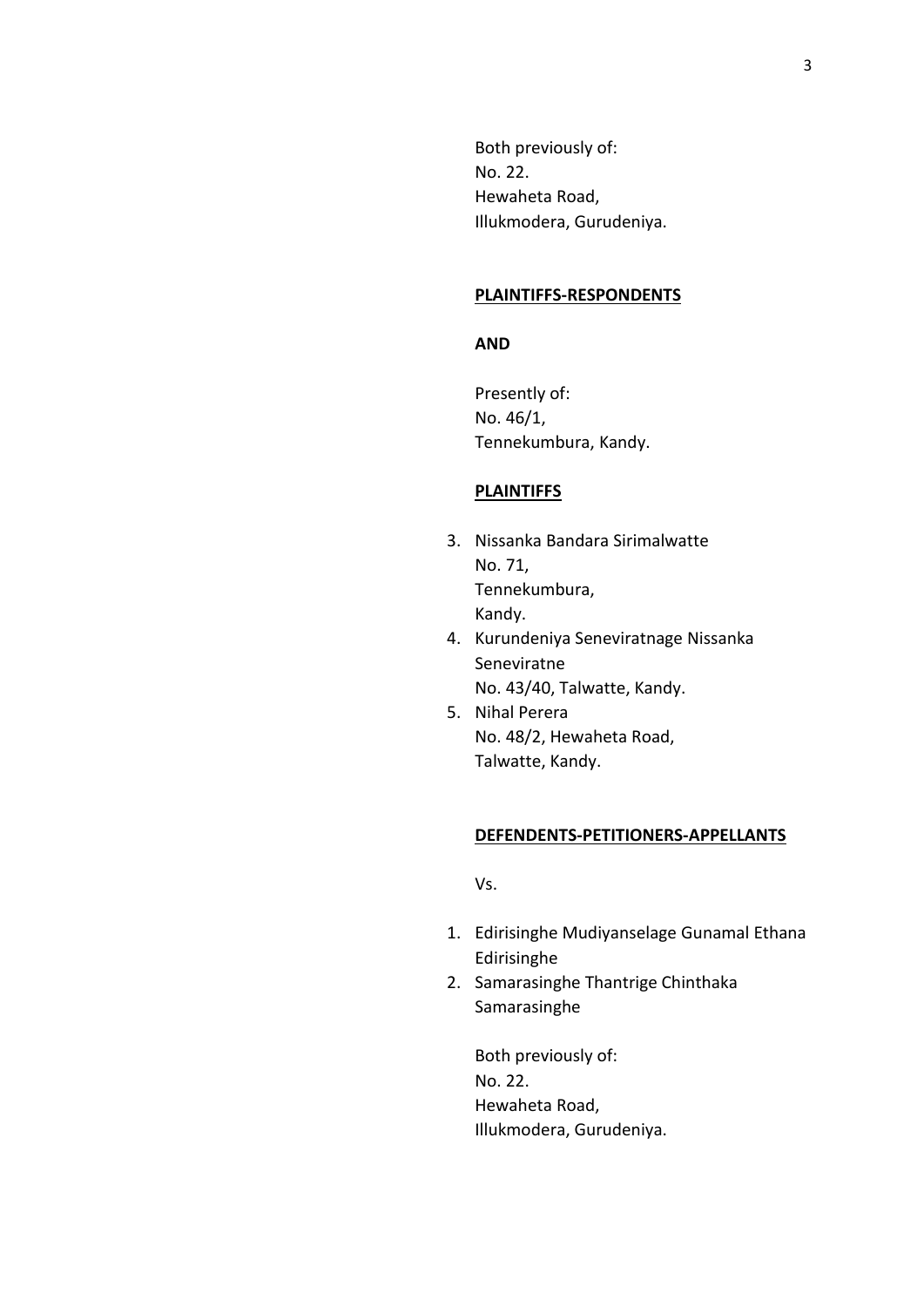Presently of: No. 46/1, Tennekumbura, Kandy.

#### **PLAINTIFFS-RESPONDENTS-RESPONDENTS**

1. Dharmaratne Perera No. 38, Tennekumbura, Kandy.

# **1 ST DEFENDANT-RESPONDENT**

6. Ajith Nanayakkara "Olga Beer Point" No. 229, Srimath Bennet Soysa Street, Kandy.

# **DEFENDANT-RESPONDENT**

# **AND NOW BETWEEN**

- 1. Edirisinghe Mudiyanselage Gunamal Ethana Edirisinghe
- 3. Samarasinghe Thantrige Chinthaka Samarasinghe

Both previously of: No. 22. Hewaheta Road, Illukmodera, Gurudeniya.

Presently of: No. 46/1, Tennekumbura, Kandy.

# **PLAINTIFFS-RESPONDENTS-RESPONDENTS-PETITIONERS**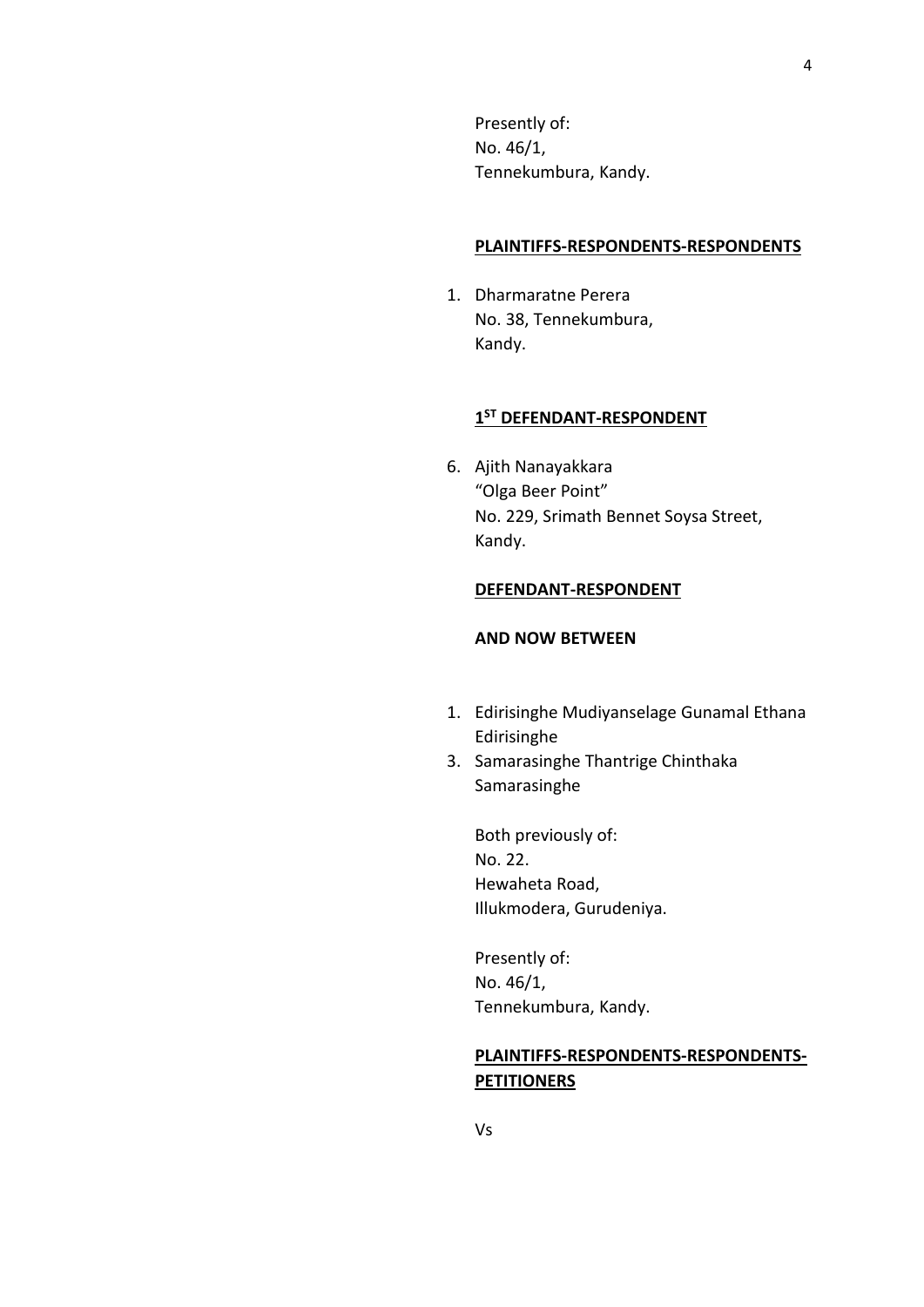- 3 Nissanka Bandara Sirimalwatte No. 71, Tennekumbura, Kandy.
- 4. Kurundeniya Seneviratnage Nissanka Seneviratne No. 43/40, Talwatte, Kandy.
- 5. Nihal Perera No. 48/2, Hewaheta Road, Talwatte, Kandy.

# **3 rd , 4 th & 5th DEFENDENTS-PETITIONERS-APPELLANTS-RESPONDENTS**

1. Dharmaratne Perera No. 38, Tennekumbura, Kandy.

# **1 ST DEFENDANT-RESPONDENT-RESPONDENT**

6. Ajith Nanayakkara "Olga Beer Point" No. 229, Srimath Bennet Soysa Street, Kandy.

# **6 TH DEFENDANT-RESPONDENT-RESPONDENT**

**BEFORE:** B. P. Aluwihare P.C., J. Upaly Abeyrathne J. & Anil Gooneratne J.

**COUNSEL:** Thisath Wijayagunawardene with Janaka Basuriya For Plaintiff-Respondent-Respondent-Petitioners

> Presanna Goonetilleke instructed by Gaithrie de Silve For 3rd, 4th, & 5th Defendant-Petitioner-Appellant-Respondents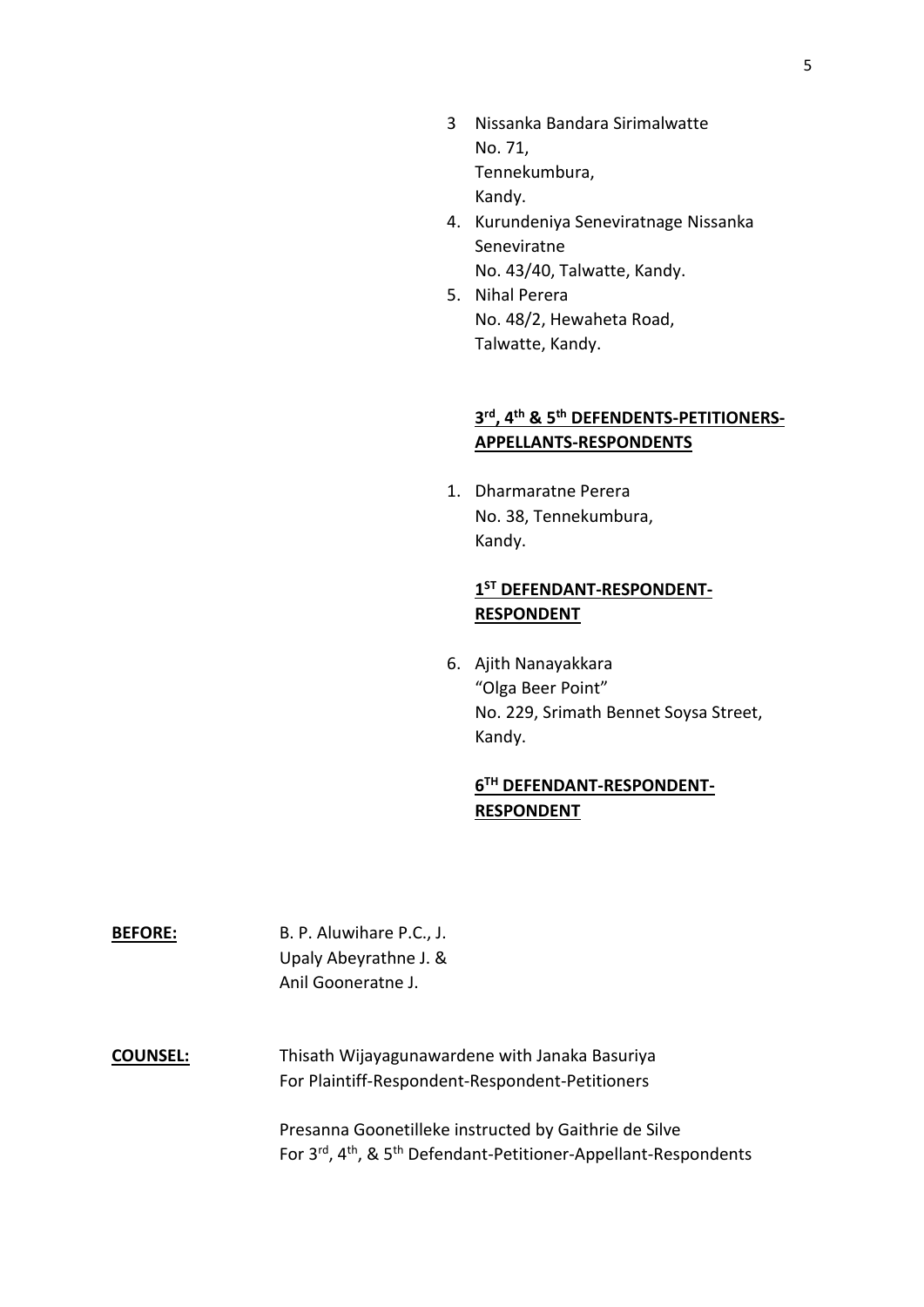## **ARGUED ON:** 19.01.2016

**DECIDED ON:** 02.06.2016

### **GOONERATNE J.**

This is an appeal to the Supreme Court from the Judgment dated 17.03.2009 of the Civil Appellate High Court of the Central Province Holden in Kandy. By the said Judgment the High Court set aside the Judgment and order of the District Court, Kandy, where the learned District Judge refused to set aside an application in a purge default inquiry and set aside an ex-parte Judgment. This court on 04.06.2010 granted Leave to Appeal on the following questions of law, set out in paragraph 16(a), (b), (c) and (d) of the petition dated 24.08.2009. The said questions reads thus:

- (a) Were the 3<sup>rd</sup> to 5<sup>th</sup> Defendants entitled to have the said Ex-parte Judgment and Decree set aside under Section 86(2) of the Civil Procedure Code without satisfying the said Court that their Registered Attorney had reasonable grounds for his default to appear on the said date of trial?
- (b) Must the 3<sup>rd</sup> to 5<sup>th</sup> Defendants suffer for the default of their Registered Attorney of not informing the said Defendants the proper trial date and defaulting to appear on the date of the trial?
- (c) Is the mistake alleged to have been made by the said Defendants of taking down a wrong date as the trial date of the said case, a reasonable ground for their default that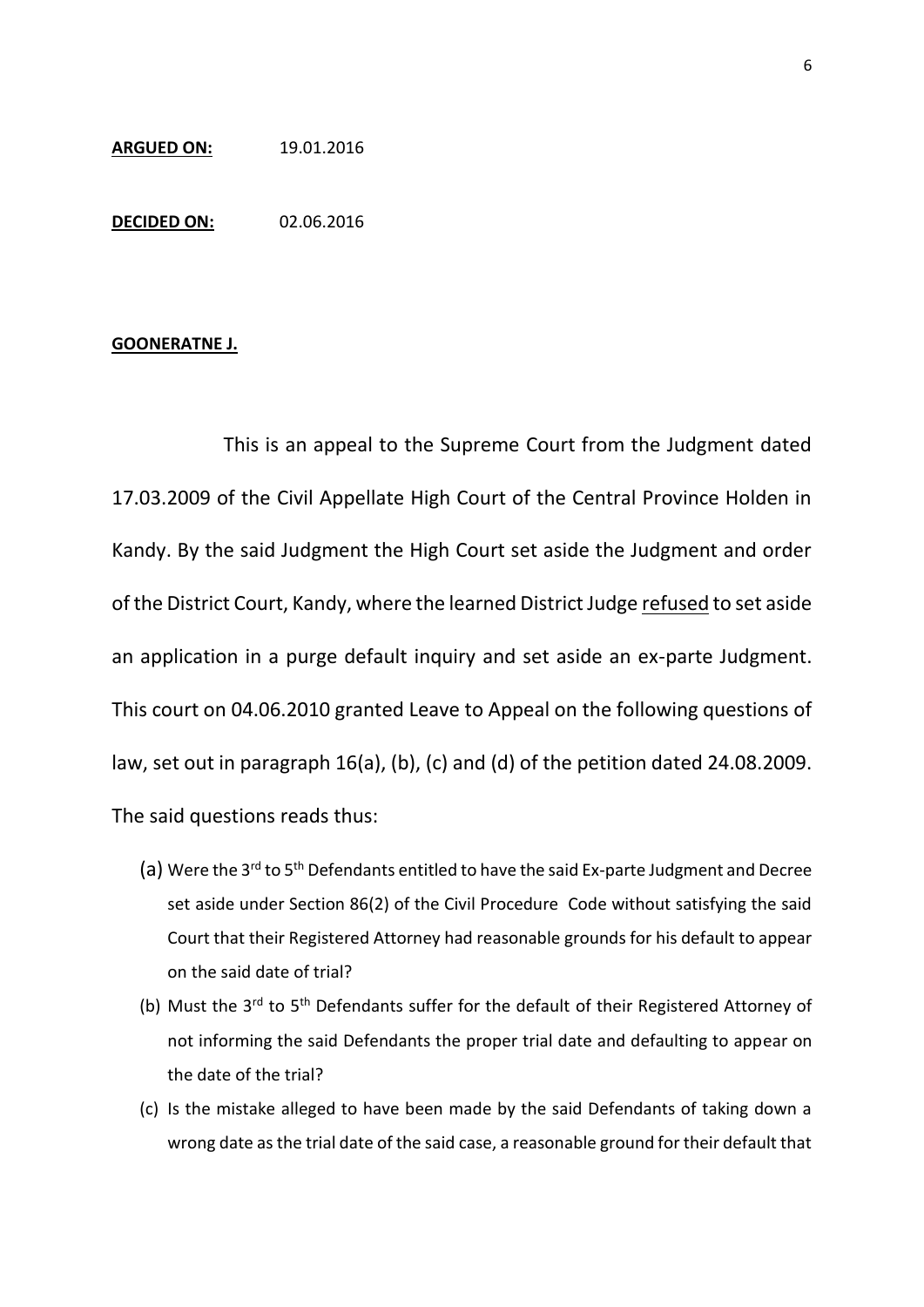would entitle them to have the said Ex-parte Judgment and Decree set aside under section 86(2) of the Civil Procedure Code?

(d) Did the failure to file a list of witnesses and documents in terms of Section 121 of the Civil Procedure Code by the said Defendants establish that there was no bona fide intention to defend the said action on the said trial date?

The material placed before this court indicates that at the close of pleadings in the lower court, the case had been fixed for trial on 16.03.2004. The case itself was a land case, where the two Plaintiff-Respondent-Petitioners (hereinafter referred to as the Plaintiffs) sought a declaration of title and eviction of the  $3^{rd}$ ,  $4^{th}$ , &  $5^{th}$  Defendant-Petitioner-Appellant-Respondents (hereinafter referred to as the Defendants). On the trial date the said Defendants were absent and unrepresented. Prior to leading ex-parte evidence by the Plaintiff the said Defendants made an application by way of petition and affidavit to have the order made by the District court to fix the case for ex-parte trial vacated. Case had been called on 18.06.2009 for such purpose and the Petitioners state that the Defendants were again absent and unrepresented on 18.06.2004. I find on a perusal of the submissions that the petitioner emphasis the fact that the Defendants were continuously in default.

On this point the Defendants take up another position. Defendants submit that no sooner they became aware that the District Court had fixed the case for ex-parte trial, in order to establish their bona fides and establish a genuine mistake as submitted on behalf of the Defendant's, petition and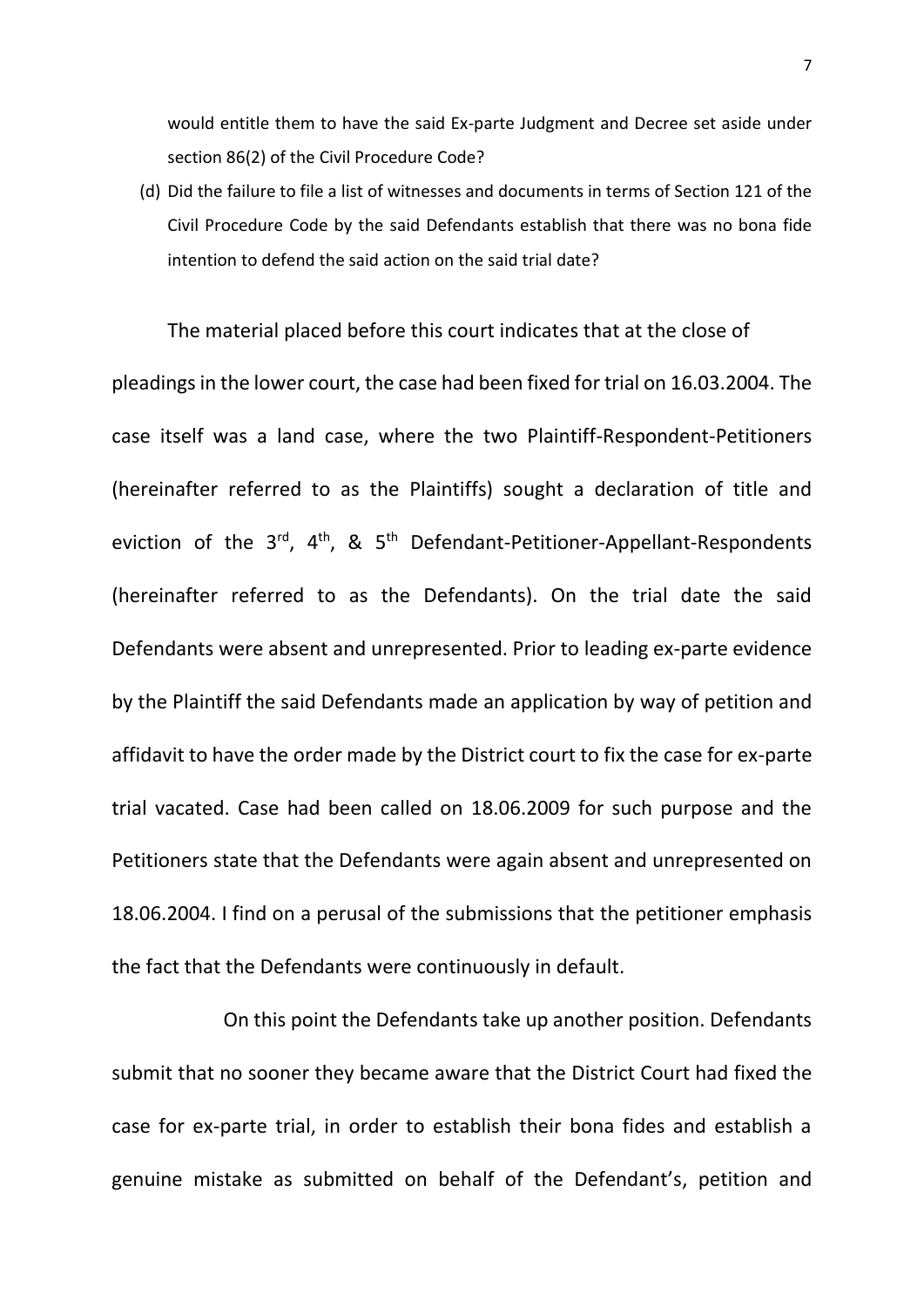affidavit was filed and they moved court to have the matter mentioned in court. However the Plaintiff's party did not consent to vacate the order fixing the case for ex-parte trial, and as such there was no appearance on behalf of the Defendants on the day the case was called in the District Court. As such it is stated that the Defendant party thereafter moved court to have the ex-parte judgment vacated, on decree being served on them.

The questions of law suggested in this appeal are relevant and important to decide this appeal. I have perused the written submission of both parties and the judgments delivered by both courts. It is prudent to start with the pleading and proceedings of the inquiry to purge default. The petition dated 12.11.2004 filed by the  $2^{nd}$  to  $5^{th}$  Defendants aver in paragraphs 5 to 8 of the petition and merely state that they were unaware of the fact that the trial has been fixed for 16<sup>th</sup> March 2004 and they genuinely believed that the trial was fixed for 26<sup>th</sup> March 2004. (paragraph 5) In order to get ready for the trial the said Defendants met the registered Attorney on the 20<sup>th</sup> of the same month. Only then that they came to know that the case had been fixed for trial on the  $16<sup>th</sup>$  instant and the court had fixed the case ex-parte trial.(as the Defendants were absent and unrepresented) It is stated so in paragraph 6 of the petition. Thereafter the Defendants took steps immediately to get the order fixing the case for ex-parte trial vacated but as advised withdrew that application.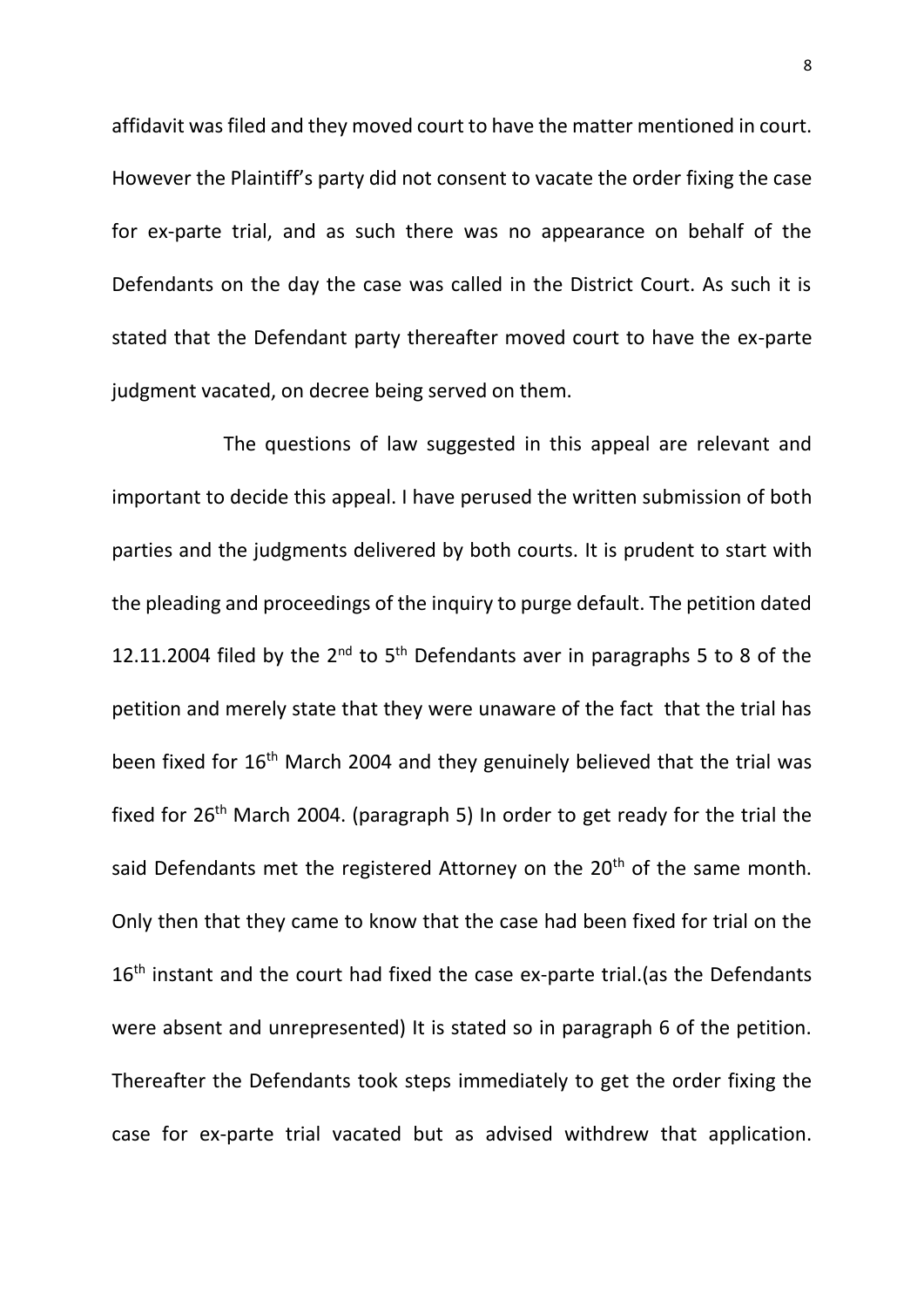(paragraph 7) The only other remaining paragraph 8 merely state that if the Defendants are deprived from claiming the land in dispute it would be an irreparable loss to them. Further the Defendants submit that they were at all times ready and willing to contest the case. It is the genuine belief on the part of the Defendants as pleaded that they were not aware that the trial was fixed for  $16^{\text{th}}$  March 2004.

This court observes that the above pleadings do not precisely and with clarity plead the required reasonable grounds to purge default, which is a requirement under Section 86(2) of the Civil Procedure Code. The written submissions filed of record on behalf of the Defendants take up the position that by mistake the wrong trial date had been taken down. That would be a good defence, but not pleaded in the way it should have been pleaded in the pleadings filed of record. There is no reference in the petition at all that the registered Attorney made a mistake by taking down the wrong date, is a lapse on the part of the Defendants. A point relied upon for one's defence should be disclosed in the pleadings, as this seems to be the only ground that court has to give its mind.

Let me now consider the evidence led at the inquiry as the burden lies on the Defendants. The 3rd Defendant in his evidence inter alia state that he heard the trial date to be 26<sup>th</sup> March 2004. He came to know from the registered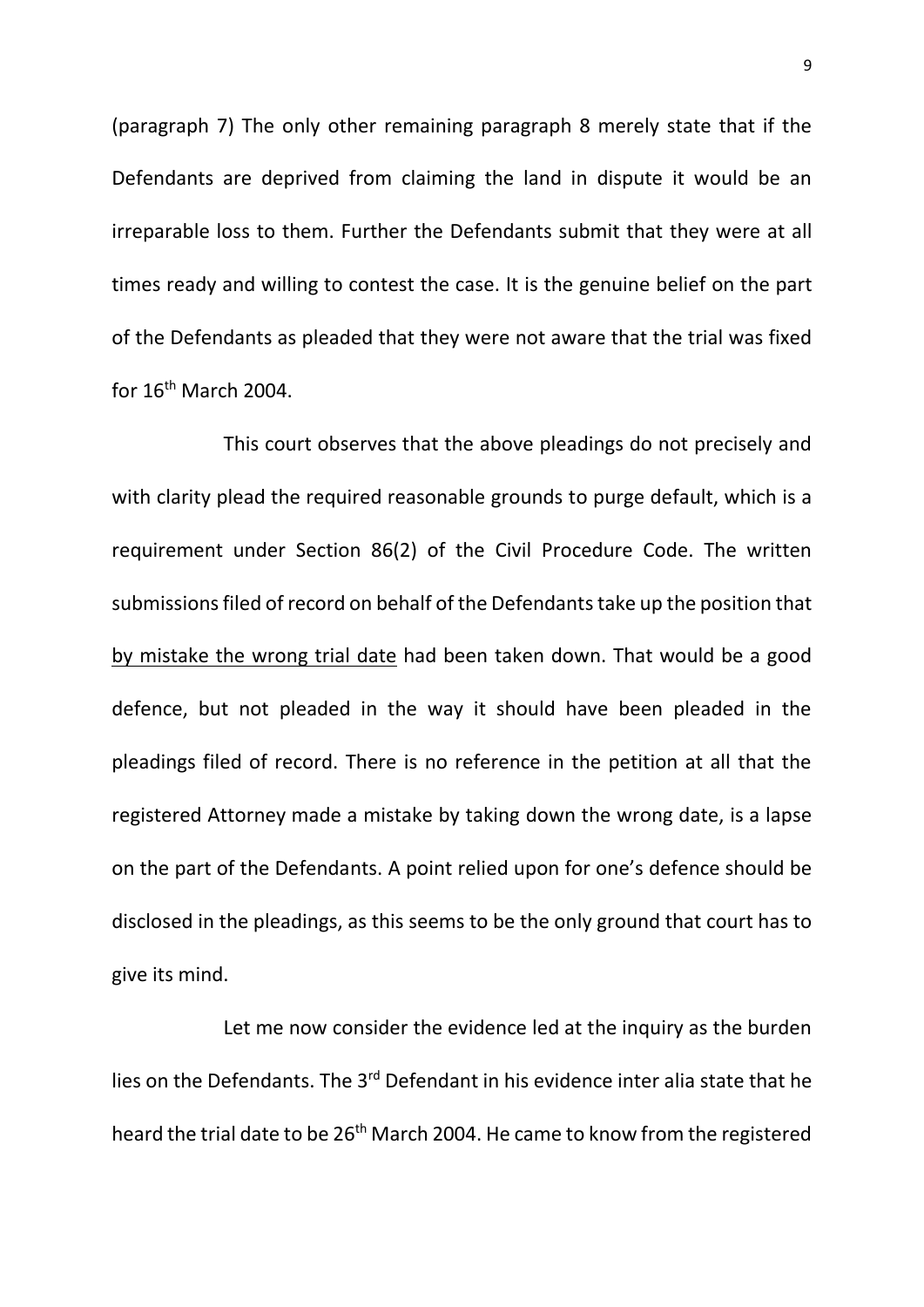Attorney that the case was called on  $16<sup>th</sup>$  March, and that he was unaware of the correct date. He also states he had no reason not to be present in court. එහෙම නෑවිත් ඉන්න හේතුවක් තිබුණේ නැහැ. In cross examination of the 3rd Defendant inter alia it is stated by the 3rd Defendant, to a question posed, having shown the journal entry of 16.03.2004, that not only the Defendants, but the Proctor on record was also absent. Witness answer that question as, we 'did not come' 'අපි අවේ නැහැ' It is recorded in the said journal entry that the Defendants were absent and unrepresented and such a position was not denied by the witness. (P3) It is in evidence that the registered Attorney had said that it was the 26<sup>th</sup>.'නිතිඥ මහතා තමයි කිව්වේ 26 කියලා' To make matters worse the following answers also transpired in cross-examination.

පු: නිතිඥ මහතා 16 දා ඉදලා නැහැ?

උ: 26 වැනි දින අපි හිතුවේ.

පු: තමුන් කියන්නේ නිතිඥ මහතාත් 16 දා තිබෙනවා කියලා <u>හිතාගෙන හිටියා</u>? උ: ඔව්

The above items of evidence no doubt is hearsay. On the other hand it has no evidentiary value. Answer of the witness is on what he and the Attorney contemplated to be. The words 'අපි හිතුවේ' and the question හිතාගෙන හිටියා for which the witness answered as yes, is nothing but what the witness thought, it to be. In the first instance the trial Judge cannot act upon this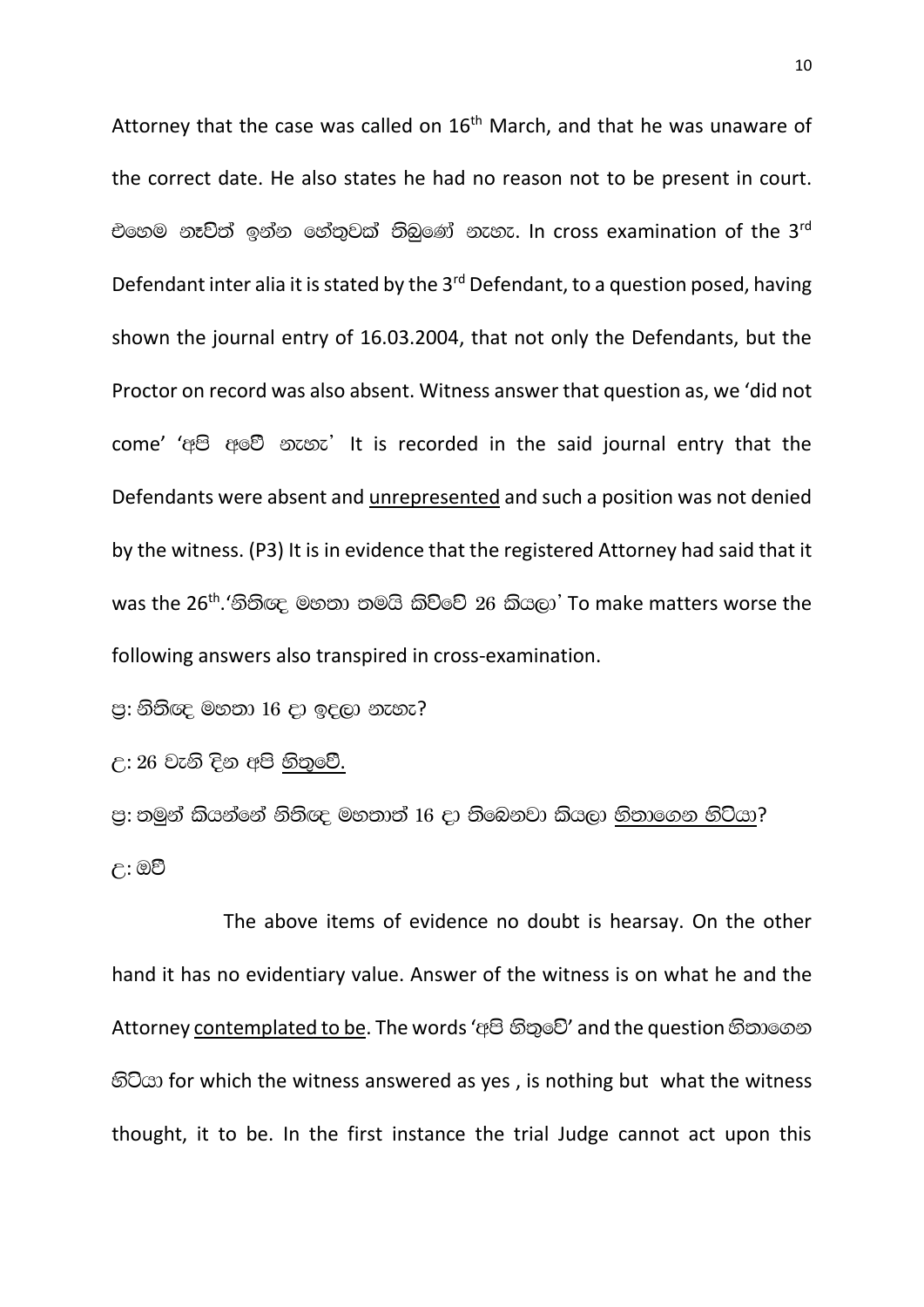evidence. Even if the trial Judge decided to admit the above items of evidence he cannot bring within it the registered Attorney by the answer 'we' (@8) unless the Proctor or the registered Attorney was called to give evidence. I am unable to accept the views expressed by learned counsel for the Defendants on the above items of evidence. Court cannot surmise evidence. It is no answer to state that specific number of witnesses need not be called. Unless there is clear and strong evidence to the effect that Proctor mistook the date to be  $26<sup>th</sup>$  of March or he took down the wrong date, court cannot act upon conjecture, or on hearsay evidence.

It is no excuse for the registered Attorney not to be present in court as long as a valid proxy is filed of record. It is the responsibility and duty of the registered Attorney to represent his client in court, on all days the case is called, or on the trial dates. The registered Attorney has to make arrangements to enter an appearance. If the registered Attorney made a mistake as taking down the wrong date, he should give oral evidence or at the least if acceptable to court file an affidavit explaining his position. He cannot be heard to say that the clients mistook the date or to depend on the client's answer to court that they mistook the date. It is no doubt, a highly unsatisfactory and an unacceptable position arose for which the registered Attorney alone should take the blame.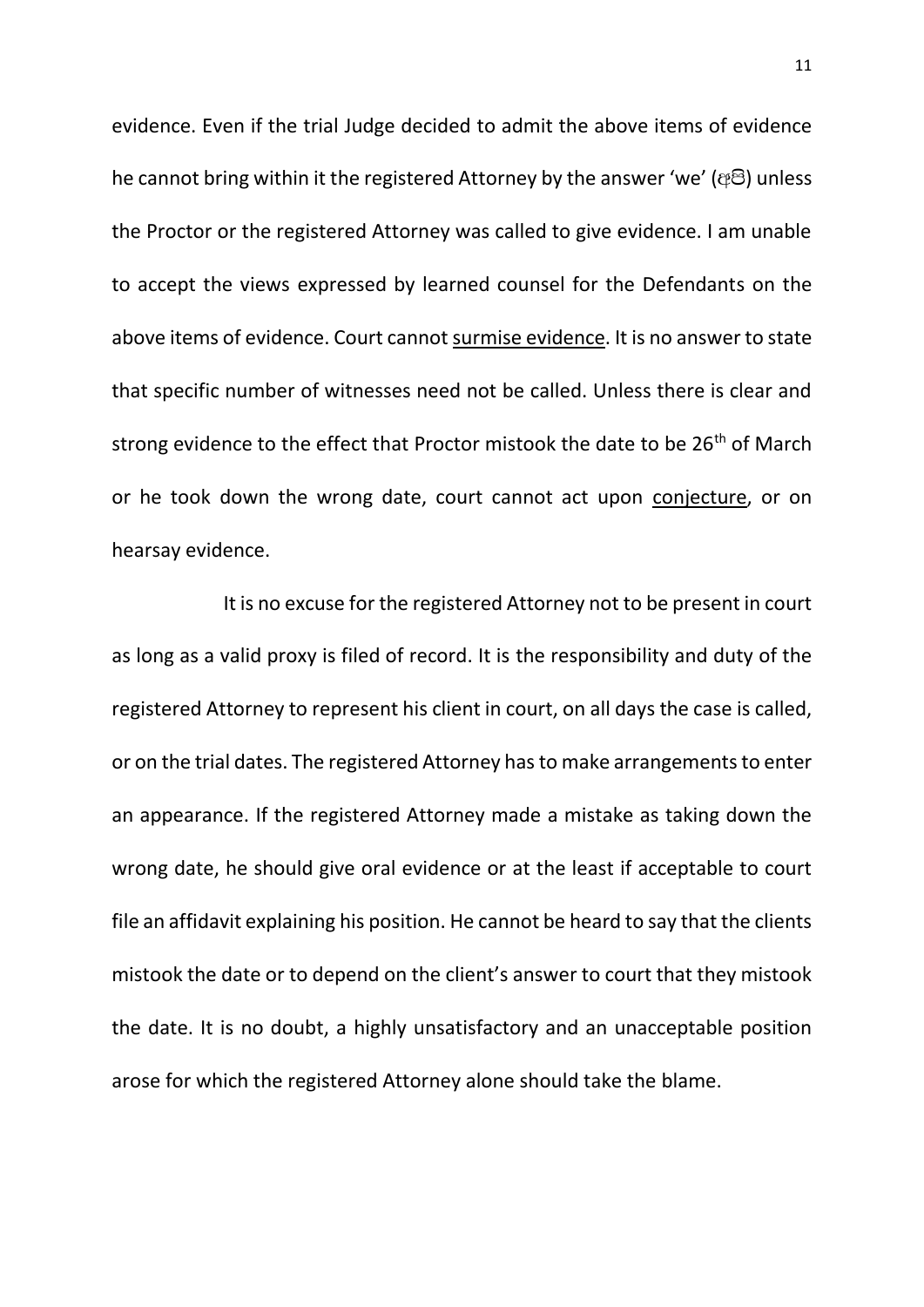The learned District Judge in his reasoning inter alia comment that if the Defendant was mindful and keen about their case, a list of witnesses and documents should have been filed on time. It was not done and it indicates their indifference. However I observe the failure to file the list of witnesses and documents does not necessarily mean that the Defendants were not getting ready for the trial. The learned trial Judge has considered several decided cases. Especially the case of Karunawathie Ekanayake Vs. Gunasekera & Others 1986(2) SLR 250 which held that Defendants negligence and mistake of Attorney cannot excuse the party concerned and in such event an ex-parte Judgment should not be vacated. In the case in hand there is no acceptable evidence placed before the District Court that the registered Attorney-at-Law made a mistake. Such a defect cannot be cured by Defendant's excuse for their negligence alone, so long as a valid proxy is filed of record it operates, until proxy is revoked.

When an Attorney is appointed by a party, such party must take all steps in the case through such Attorney-at-Law Seelawathie Vs. Jayasinghe 1985(2) SLR 266. Once an Attorney-at-Law was duly appointed by the party concerned he foregoes his rights ….. Fernando Vs. Sybil Fernando 1996(2) SLR 169. I also wish to cite Wijesekera Vs. Wijesekera and Others 2005(1) SLR at 58…." It is to the best interest of the Administration of Justice that Judges should not ignore or deviate from procedural law and decide matters on equity and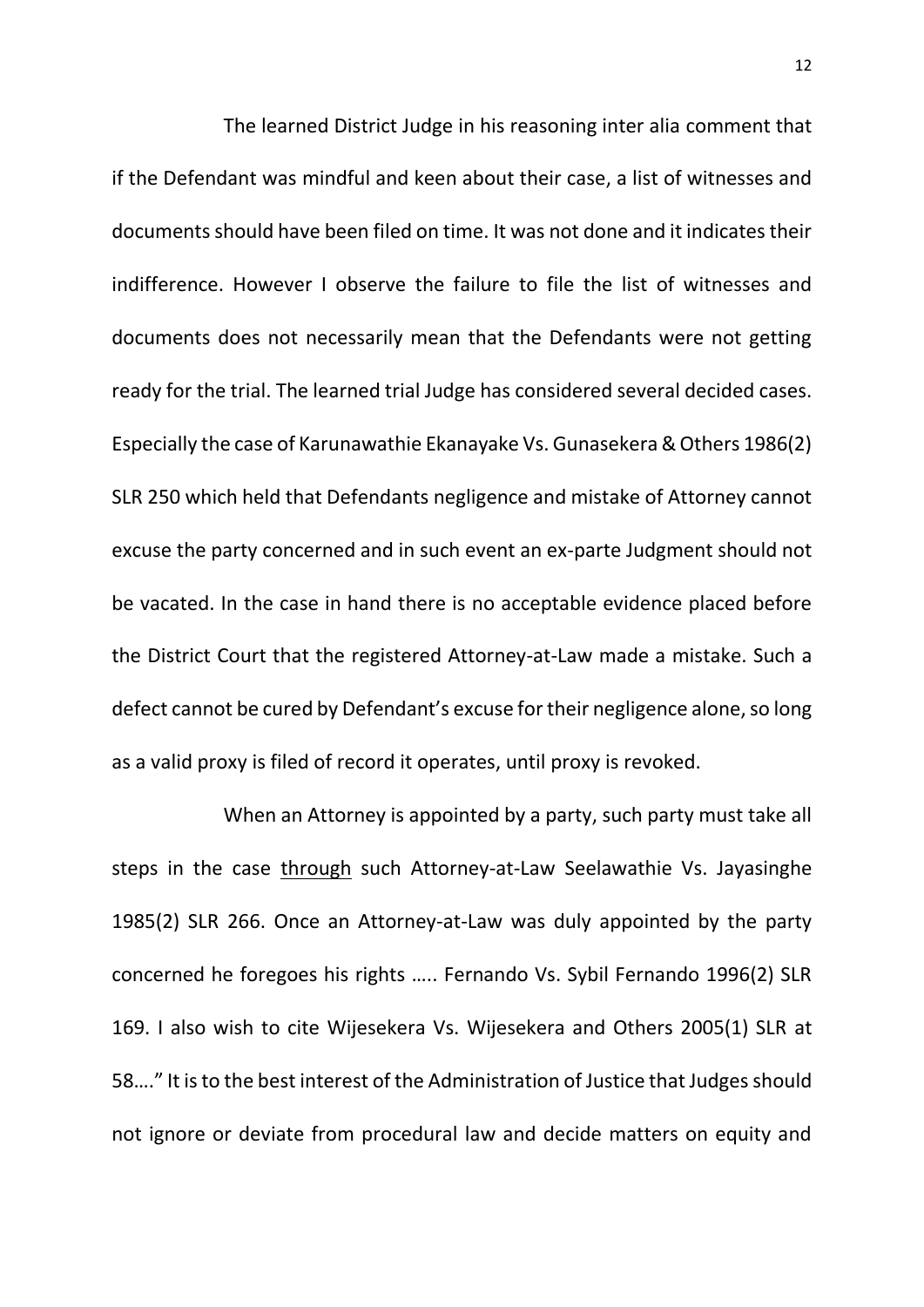justice". As such I observe that there is an absence of proof of reasonable grounds as required by Section 86(2) of the Civil Procedure Code.

The learned High Court Judge does not seem to consider at all whether the registered Attorney-at-Law was negligent or not. He merely gets on to a procedural aspect and two factual matters. High Court reject the argument which has already been dealt in this judgment as regards filing of list of witnesses and documents. That position stated by the learned High Court Judge cannot be faulted but he should have examined the applicability of reasonable grounds as contemplated by Section 86(2) of the Code. No doubt the above matters were dealt by the learned District Judge. As such the High Court may have touched upon the above with some reasoning but the fundamental issue is the question of reasonableness and the role of the registered Attorney, on the day in question.

There may have been a bona fide mistake done by the Defendants, but the absence of the role played by the registered Attorney would be the fundamental issue. One cannot merely project the case of the clients of the registered Attorney who are the Defendants and attempt to draw comparisons with the role of the registered Attorney without evidence on that aspect. I observe once again that the registered Attorney either knowingly or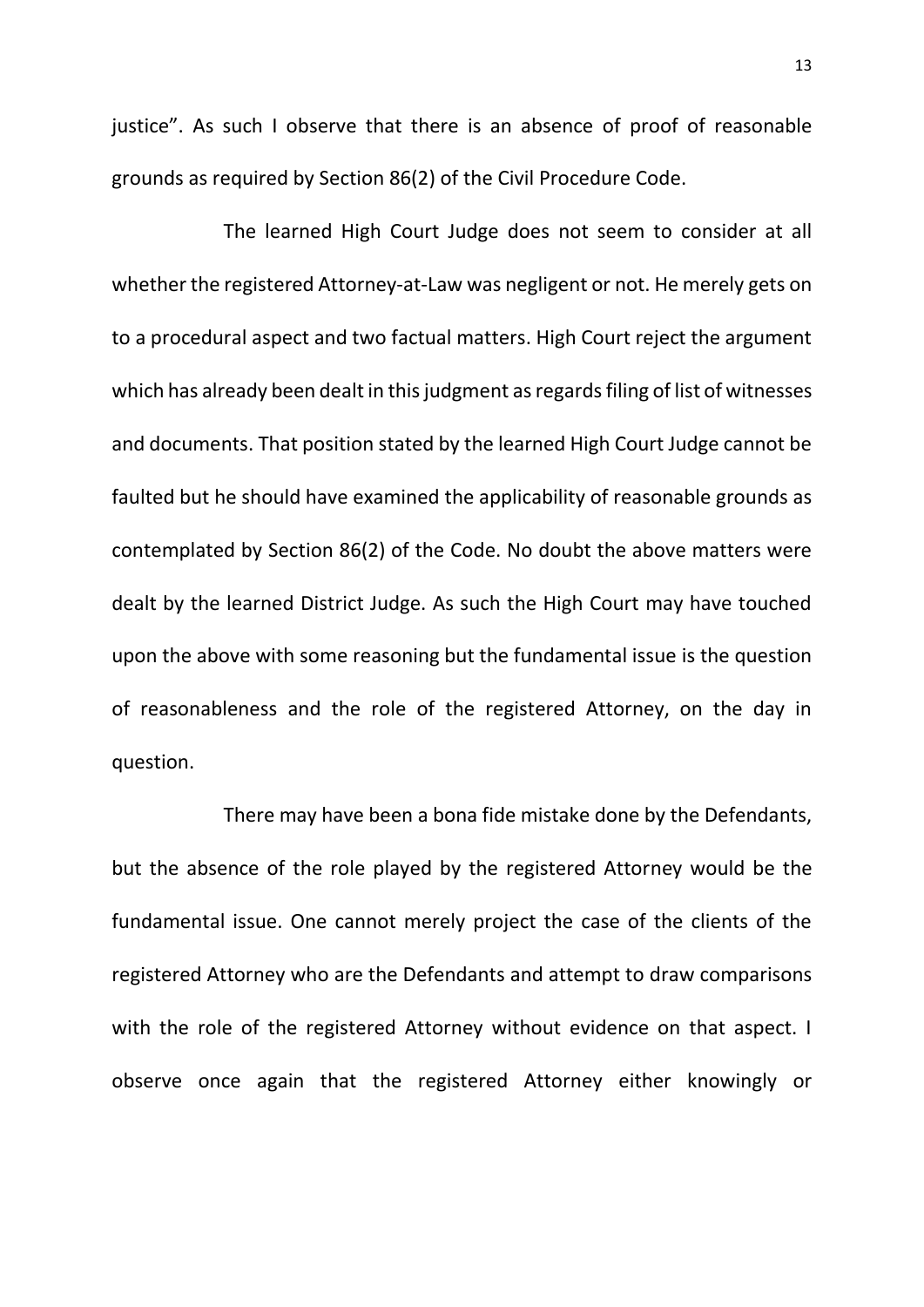unknowingly or wittingly or unwittingly chose not to provide any material as stated above to support his client's case.

The situation that has resulted from the two Judgments of the District Court and the High Court could be summed up as follows. Learned District Judge's ultimate conclusion in refusing to vacate the ex-parte order is correct. But in the process of arriving at that conclusion, the voyage of discovery by the trial Judge cannot be so sound. The learned High Court Judge who assumed Appellate jurisdiction no doubt thought it fit to reverse the District Court Judgment and allow the appeal on matters dealt by the learned District Judge may be correct, but failed to examine the fundamental issue as discussed above.

The questions of law as per paragraph 16 of the Petition are answered as follows:

(a) No. Registered Attorney has failed in his duties and has shirk his professional responsibility. No explanation was forthcoming from the registered Attorney who has not taken the steps to revoke proxy. Primary duty is on the registered Attorney to appear in court as long as a valid proxy is in operation.

(b) Yes.

- (c) No, in view of registered Attorney's lapse as described above.
- (d) No, as stated above.